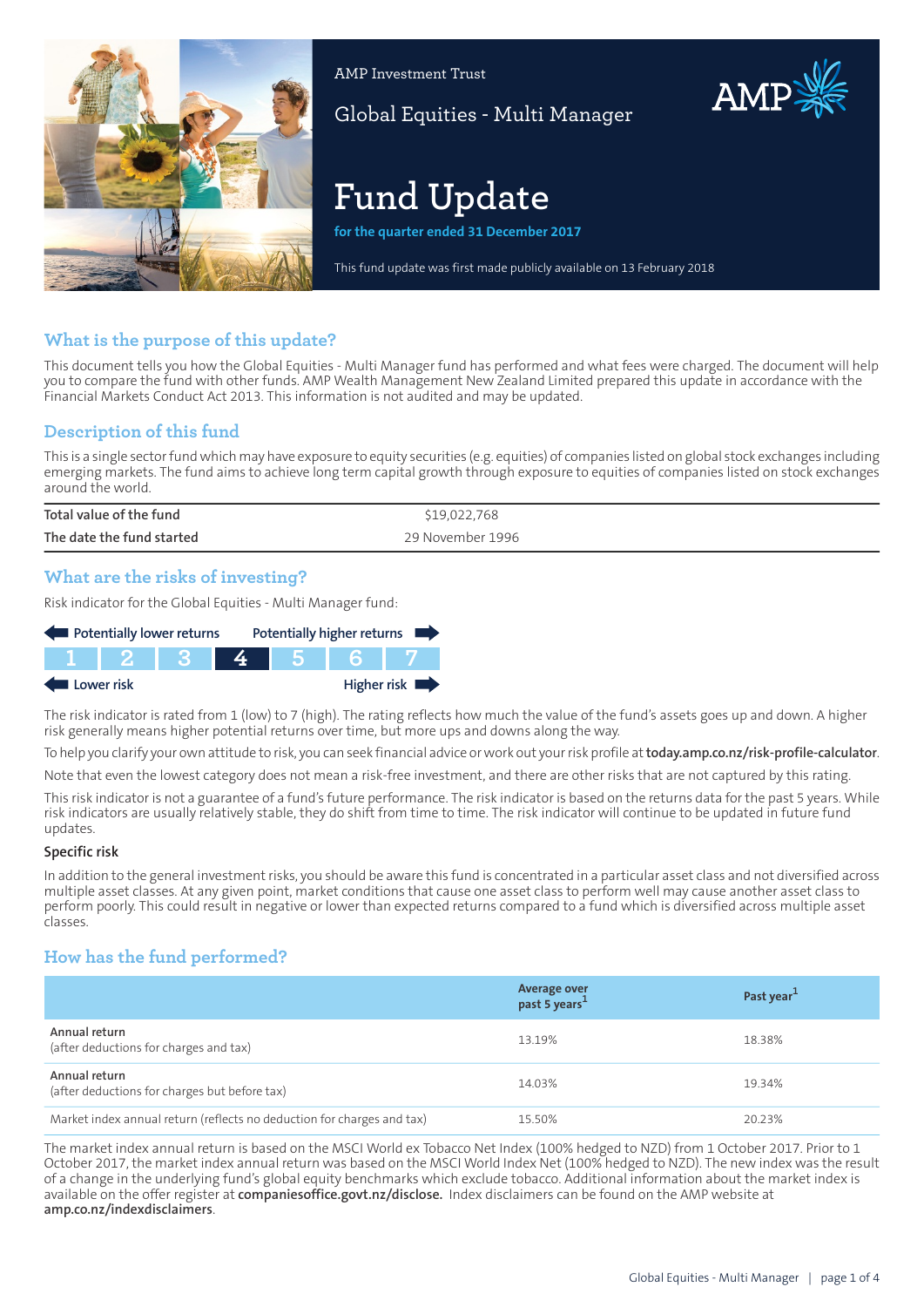### **Annual return graph**



Return

This shows the return after fund charges and tax for each of the last 10 years ending 31 March. The last bar shows the average annual return for the last 10 years, up to 31 December 2017.

**Important:** This does not tell you how the fund will perform in the future.

Returns in this update are after tax at the highest prescribed investor rate (PIR) of tax for an individual New Zealand resident. Your tax may be lower.

# **What fees are investors charged?**

Investors in the Global Equities - Multi Manager fund are charged fund charges. In the year to 31 March 2017 these were:

|                                             | % of net asset value                                                     |
|---------------------------------------------|--------------------------------------------------------------------------|
| Total fund charges                          | 2.41%                                                                    |
| Which are made up of -                      |                                                                          |
| Total management and administration charges | 2.41%                                                                    |
| Including -                                 |                                                                          |
| Manager's basic fee                         | 1.82%                                                                    |
| Other management and administration charges | 0.59%                                                                    |
| Total performance-based fees                | $0.00\%$                                                                 |
| <b>Other charges</b>                        | Dollar amount per investor or description<br>of how charge is calculated |
| NII                                         |                                                                          |

Investors may also be charged individual action fees for specific actions or decisions (for example, for withdrawing from or switching funds). See the 'fees and other charges' document on the entry relating to the offer of interests in the AMP Investment Trust maintained on the offer register (**[companiesoffice.govt.nz/disclose](http://companiesoffice.govt.nz/disclose)**) for more information about those fees.

Small differences in fees and charges can have a big impact on your investment over the long term.

# **Example of how this applies to an investor**

Craig had \$10,000 in the fund at the start of the year and did not make any further contributions. At the end of the year, Craig received a return after fund charges were deducted of \$1,838.00 (that is 18.38% of his initial \$10,000). Craig also paid \$0.00 in other charges. This gives Craig a total return after tax of \$1,838.00 for the year.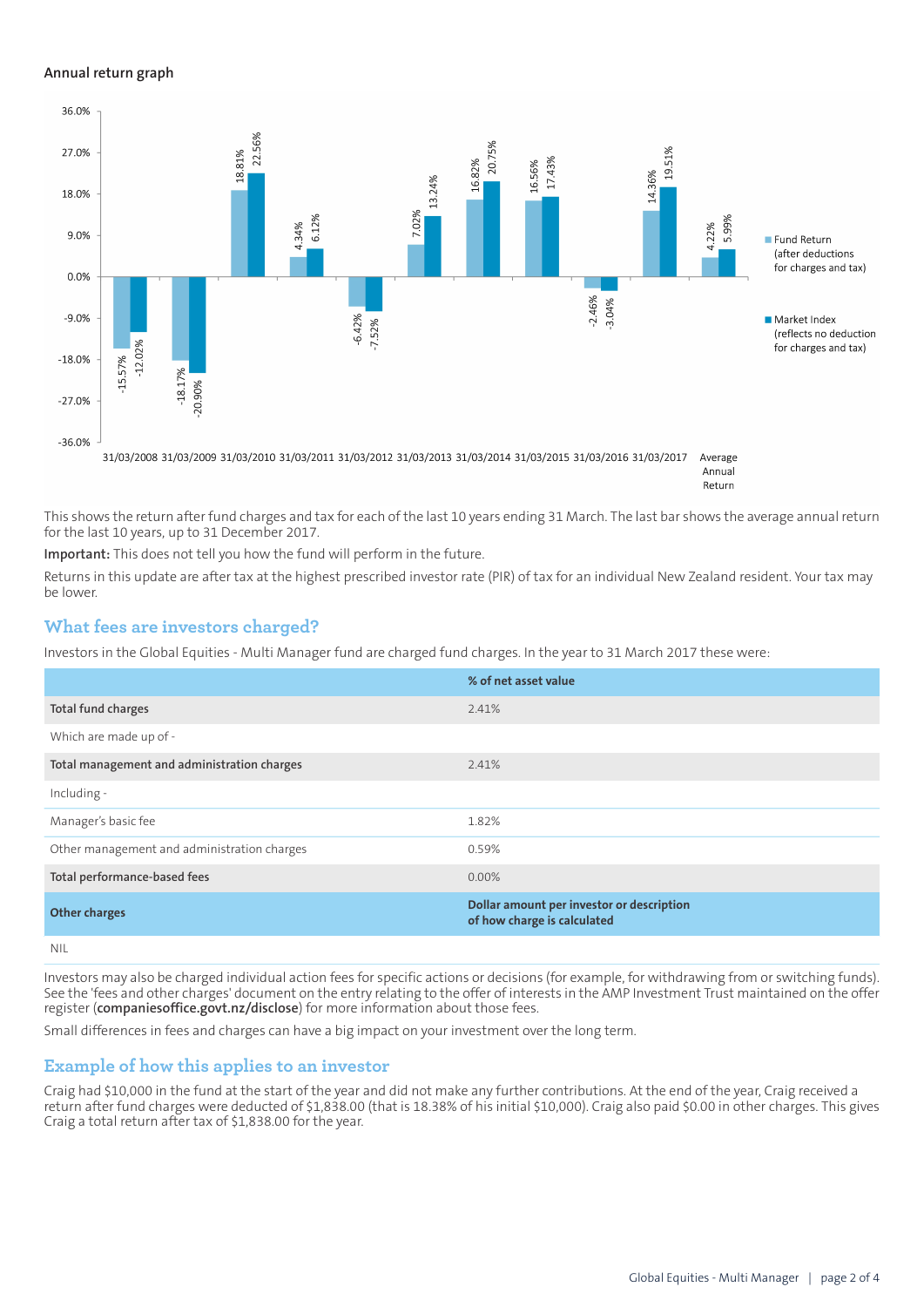# **What does the fund invest in?**

# **Actual investment mix<sup>2</sup>**

This shows the types of assets that the fund invests in.



## **Target investment mix**

This shows the mix of assets that the fund generally intends to invest in.

| <b>Asset Type</b>            | <b>Allocation</b> |
|------------------------------|-------------------|
| Cash and cash equivalents    | 0.00%             |
| New Zealand fixed interest   | 0.00%             |
| International fixed interest | 0.00%             |
| Australasian equities        | 0.00%             |
| International equities       | 100.00%           |
| Listed property              | 0.00%             |
| Unlisted property            | 0.00%             |
| Commodities                  | 0.00%             |
| Other                        | $0.00\%$          |

# **Top 10 investments<sup>2</sup>**

|    | <b>Name</b>                                 | Percentage<br>of fund<br>net assets | <b>Asset Type</b>      | <b>Country</b> | <b>Credit rating</b><br>(if applicable) |
|----|---------------------------------------------|-------------------------------------|------------------------|----------------|-----------------------------------------|
| 1  | Orbis Global Equity LE Fund                 | 9.47%                               | International equities | Australia      | N/A                                     |
| 2  | Apple Inc                                   | 1.74%                               | International equities | United States  | N/A                                     |
| 3  | Henderson Global Equity Multi Strategy Fund | 1.45%                               | International equities | United States  | N/A                                     |
| 4  | Microsoft Corp                              | 1.21%                               | International equities | United States  | N/A                                     |
| 5  | Amazon.com Inc.                             | 0.91%                               | International equities | United States  | N/A                                     |
| 6  | Facebook Inc.                               | 0.87%                               | International equities | United States  | N/A                                     |
|    | Johnson & Johnson                           | 0.80%                               | International equities | United States  | N/A                                     |
| 8  | JPMorgan Chase & Co                         | 0.78%                               | International equities | United States  | N/A                                     |
| 9  | Alphabet Inc (Class A)                      | 0.64%                               | International equities | United States  | N/A                                     |
| 10 | Alphabet Inc (Class C)                      | 0.63%                               | International equities | United States  | N/A                                     |

The top 10 investments make up 18.50% of the fund.